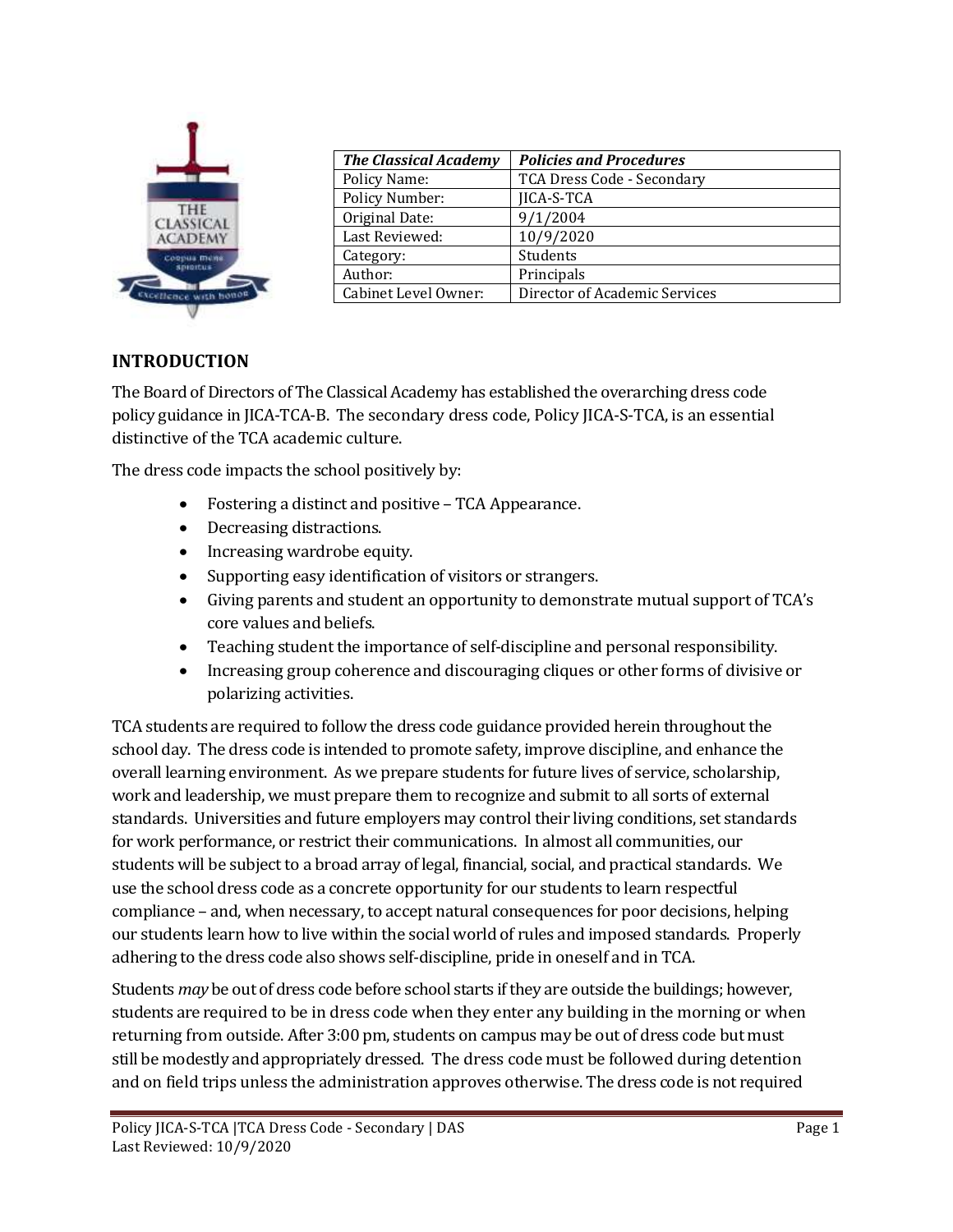for any evening or weekend activities unless specified by the administration or the activity supervisor.

# **PARENT, STUDENT, AND STAFF RESPONSIBILITIES**

Parents are responsible to ensure that their students arrive at school in proper dress. Within the school, classroom teachers and other staff members will enforce compliance with the dress code. TCA administrators will make final decisions regarding dress code issues. Cheerful consistent compliance with the policy by all is expected. Students need to take ownership of the dress code policy and, at the beginning of each day, be able to affirm, if asked, that they are in compliance with the policy and its intent. Because TCA's dress code policy is designed to promote our focus on academics and group solidarity, we trust teachers to make observations and judgment calls about whether a specific student is compliant with the letter *and* the spirit of this policy. If a student disagrees with a teacher's conclusions related to their policy compliance, that student should immediately and respectfully defer to the teacher by complying with the teacher's conclusion and then address the issue with the teacher respectfully after class.

# **CONSEQUENCES FOR DRESS CODE VIOLATIONS**

Dress code violations will be documented by the person making the decision. A student's first violation will result in a verbal warning and the warning will be documented. Any violations subsequent to the first warning may result in the student being assigned a detention for dress code violations. If a student repeatedly violates the policy guidance, further disciplinary actions including suspensions may be invoked. If a student violates the dress code policy in a manner that cannot be immediately corrected, the staff member may require the student to call her/his parent or guardian and arrange for them to bring the clothing item(s) required to bring the student into compliance with the dress code. A staff member may require a student to remain in the school office until appropriate attire arrives.

## **GENERAL DRESS CODE GUIDANCE**

- Students must present a neat appearance.
- Items of dress are to be of an appropriate size/fit, must be modest, and worn as intended by the policy.
- A student can be out of compliance for wearing non-approved items or by wearing approved items in a manner that is sloppy or otherwise inappropriate.
- Appearance that is extreme, immodest, disruptive, distracting, profane, or disrespectful so that it would draw undue attention shall not be allowed. Included in distracting wear is clothing with statements, slogans, or conspicuous political, religious, or other symbols or references.
- TCA wear can only be purchased through the TCA on-line store via the link on the TCA website homepage: **[click here](https://sideline.bsnsports.com/schools/colorado/coloradosprings/the-classical-academy)**.

## **PANTS / SHORTS / SKIRTS**

- Pants/shorts/skirts must not have any visible logos, be form fitting or contoured to one's body shape, or be overly loose, have cargo pockets, have holes, be distressed, faded, or ripped.
- Pants/shorts/skirts must be of traditional solid conservative color (navy, khaki, brown,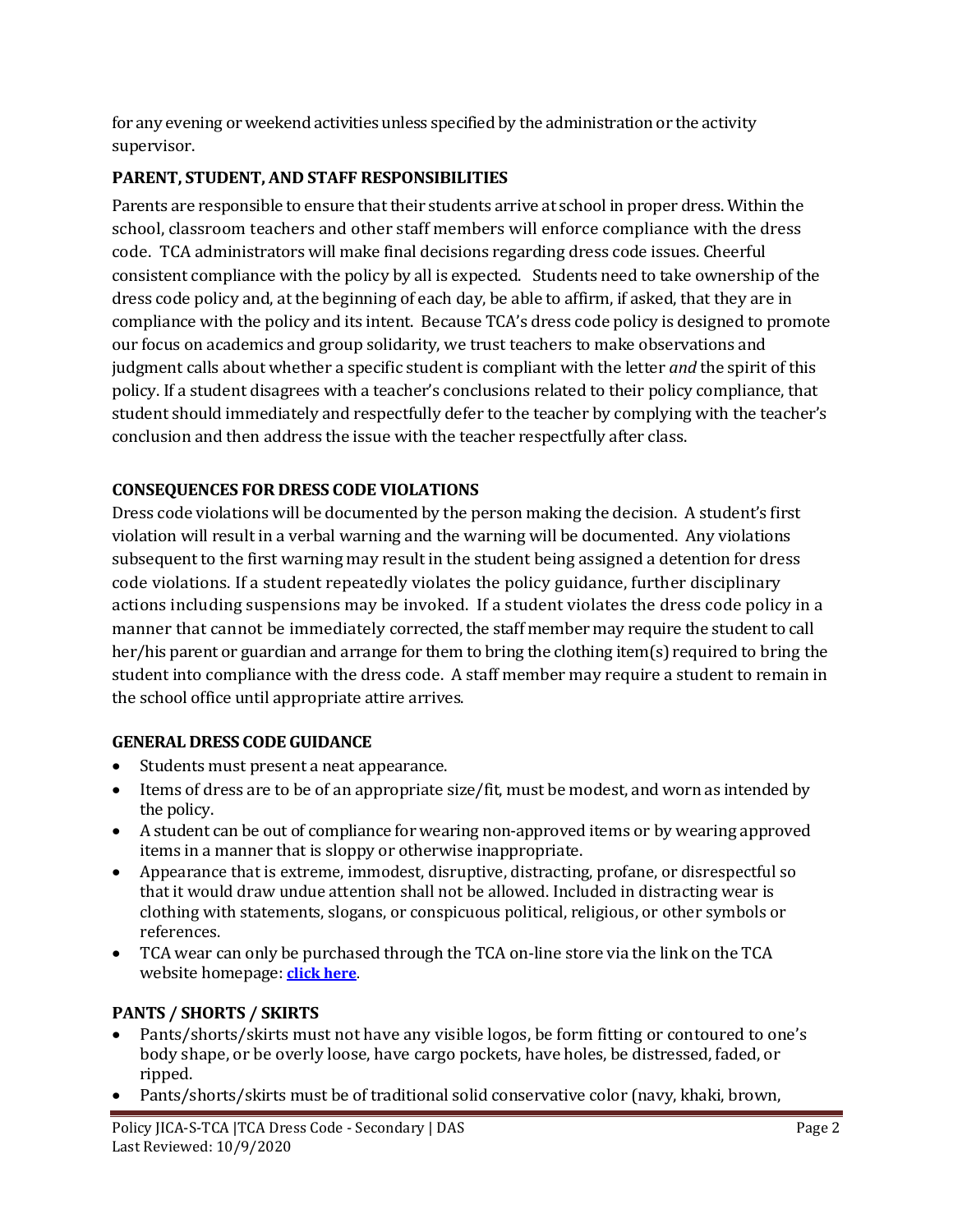black, or grey).

- Students may not wear denim, with the exception of black denim jeans allowed only on Fridays.
	- $\circ$  Included in the denim category are jean-like pants, which may or may not have external rivets intended to look like denim pants.
- The length of shorts will not be shorter than 4 inches above the top of the knee.
- The length of skirts/dresses will not be shorter than the top of the knee.
	- $\circ$  Solid neutral color leggings may be worn under appropriate length/approved skirts.
- No pants, shorts, or skirts may be made of fabric that stretches. Specific examples of prohibited fabrics include stretch denim, any stretchy jersey, knit, synthetic, or composite fabric that is designed to stretch and fit to the body shape of the wearer. Specific garments prohibited under this clarification include any "workout" or "yoga" stretch pants, "jeggings", shorts, or leggings and any skirt or skort with fabric that stretches or clings to the wearer.

## **SHIRTS**

- Shirts must only be polo (solid color) or oxford dress style (solid color and buttoned up collared shirt).
- Shirts must not have visible logos, (unless purchased from the TCA on-line store) be form fitting or contoured to one's body shape, overly loose, or have holes.
- Shirts must be a solid color that is not excessively bright, distracting, or likely to draw undue attention.
	- $\circ$  During the school day, shirts must be tucked into the pants or skirts and reflect an acceptable standard of neatness and modesty. In lieu of tucking, girls may layer their shirts (when layering the layered items must be visible and extend beyond the outer shirt). Shirts must be an appropriate length to reflect an acceptable standard of neatness and modesty (no midriff showing).
	- o Long sleeve thermal-type or t-shirts are not to be worn underneath short-sleeved polos or oxfords.
	- $\circ$  Sleeveless shirts and sheer material (any material that you can see through) are not acceptable.
	- $\circ$  TCA-approved logo t-shirts are only allowed on Fridays, as described in the Friday Wear section below.

## **SWEATERS / SWEATSHIRTS / JACKETS**

These garments are designed to be worn over a shirt as a base layer and may be pullover, button, or zipper style.

- **Sweaters** 
	- o Must not have visible logos, be form fitting or contoured to one's body shape, overly loose, or have holes.
	- $\circ$  Must be a solid color that is not excessively bright, distracting, or likely to draw undue attention.
	- o Crew neck sweaters may be worn without a base layer shirt.
	- o All V-neck sweaters must have a collared shirt visible underneath.
	- o Cardigan sweaters may only be worn if over a collared shirt.
	- $\circ$  Open weave sweaters, where the skin and/or undergarments are visible are prohibited.
	- o Thermal type material shirts are not considered sweaters or sweatshirts and do not meet the intent of this dress code section.
- Sweatshirts, Hoodies, and Jackets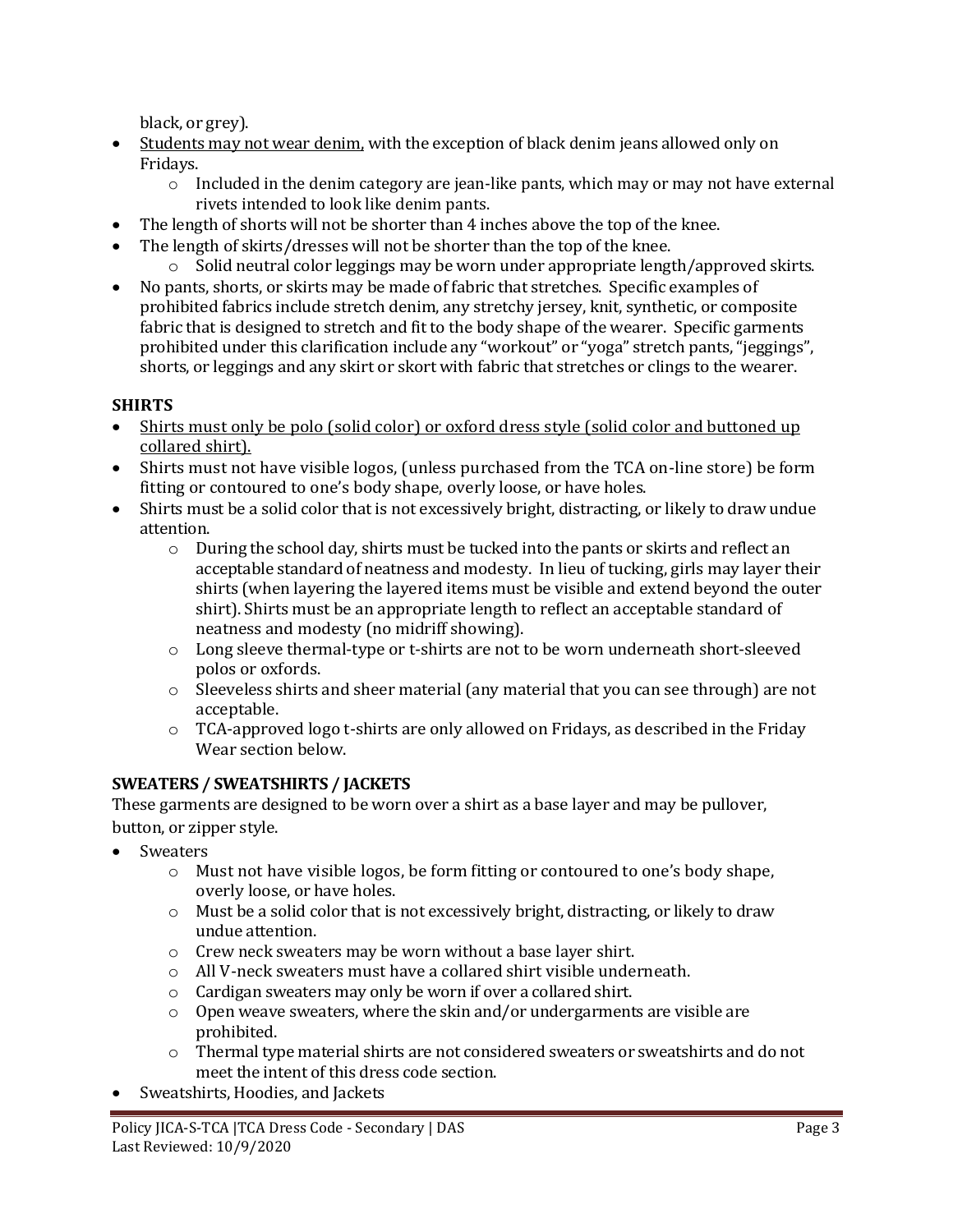- $\circ$  Students may wear TCA-approved logo sweatshirts (hooded or not) and jackets with TCA-approved logos (including athletic team and co-curricular groups) within the school building.
- o Any other sweatshirt, hoodie, or variation (whether solid color or non-logo) should not be worn during the school day.
- o Shirts, if worn under sweatshirts, must be tucked in.
- $\circ$  Teachers may request a student remove TCA-approved logo jackets within the classroom.
- $\circ$  Any other sweatshirt hoodie or variation (whether solid color or non-logo) are prohibited.
- o Hoods on hooded sweatshirts or jackets will not be worn during the school day.

# **NECKTIES/SCARVES/BELTS**

- Students may wear neckties with oxford dress shirts.
	- o If worn, neckties must be of standard length and properly tied.
	- o Ties must be of coordinating colors and in good taste.
- Students may wear scarves that are of coordinating colors and in good taste.
- Students must wear belts, which may not have spikes or metal protrusions, and must be of coordinating colors and in good taste.
	- o Buckles must be plain and not overly large.

## **FOOTWEAR**

- Students must wear footwear at all times.
- All footwear must be neat, clean, and appropriate for an educational environment.
- Footwear colors must not be overly bright or distracting.
	- $\circ$  For safety reasons, footwear cannot have spiked heels or heels greater than 2 inches in height.
- Socks, if worn, must be primarily of one color, without pattern.
- Tights/leggings, if worn, must be with uniform appropriate pants/short/skirt (listed above) and should be a solid neutral color without pattern.
- Shower/beach/athletic sandals/FiveFinger or barefoot shoes and/or flip-flops are not allowed.
	- $\circ$  A good guideline for sandals is that it is not allowed if it has a rubber sole. In the interest of simplicity and ease of identification, most sandal styles are allowed, but rubber/plastic flip flops or other rubber/plastic athletic slip-ons or beach/river wear are prohibited.

## **FRIDAY WEAR**

- On Fridays students are allowed to wear black denim (not blue) shorts, skirts, or pants.
- TCA approved logo shirts or t-shirts from athletic teams or co-curricular groups that have been approved by school administration are also allowed for Friday wear. The apparel must also comply with all general guidelines for modesty and neatness.

## **HAIR AND ACCESSORIES**

- All students shall maintain their hair, mustaches, sideburns, and beards in a clean, wellgroomed, neat and trim manner.
- A student's hair shall be worn in a manner that is not in the student's eyes.
- Hats or baseball caps may not be worn during the school day.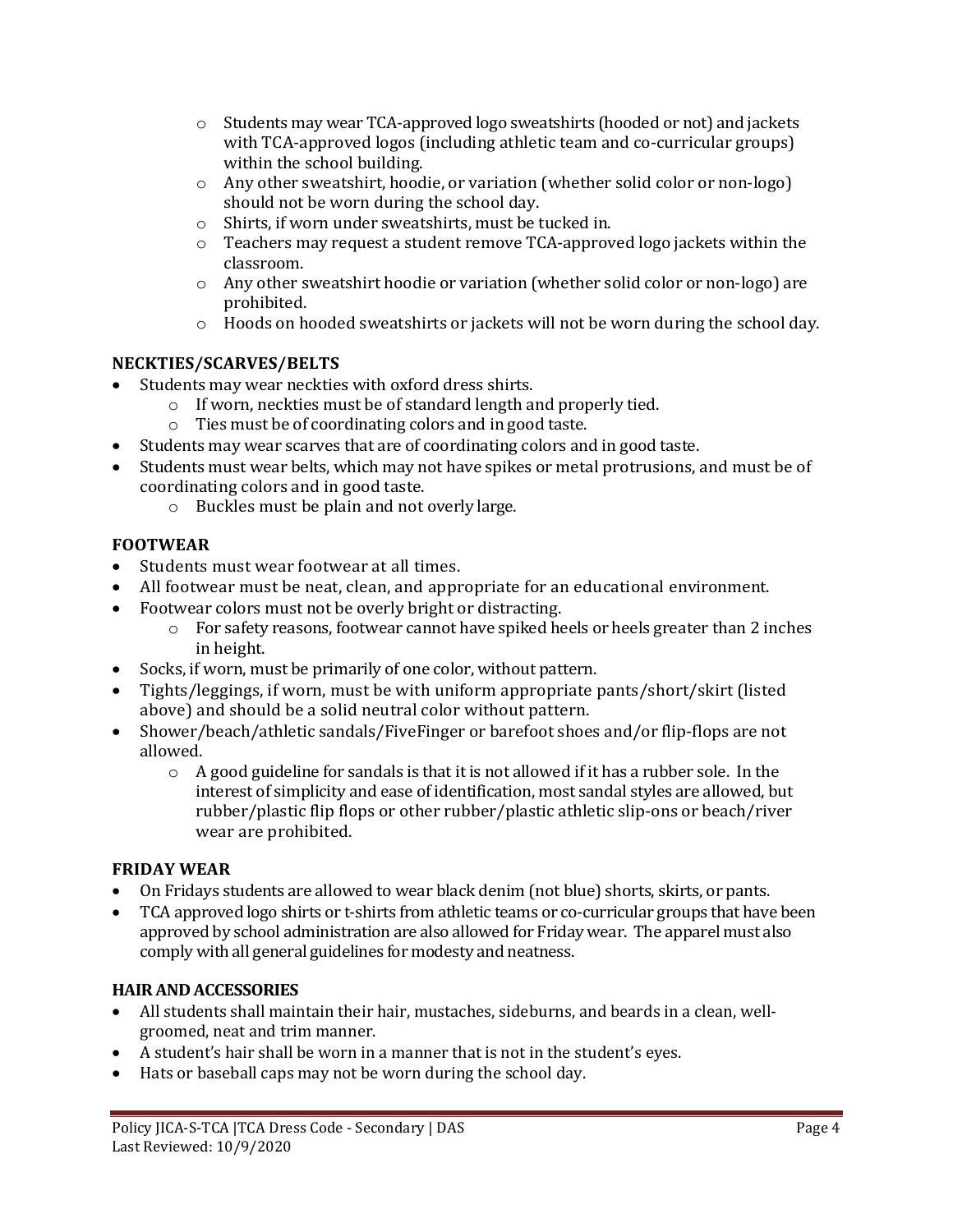### **JEWELRY/PIERCING/TATTOOS**

- All jewelry must be conservative, non-offensive, and not draw undue attention from an outside visitor.
- Girls are allowed two earrings and one cartilage ring/stud in each ear.
	- o No other visible piercing is allowed for girls.
- No visible piercings are allowed for boys.
- Visible tattoos are prohibited for all students in all school settings, including classroom, practice, competition, and performance settings.

### **PE CLASSES**

- Students may wear the following:
	- o TCA (PE, Sport, or Activity) t-shirt (crew neck with sleeves)
	- o School color (blue, red, gray/silver, or black) shorts or sweatpants; if cold, TCA hoodie or sweatshirt (school shorts need to be longer style - no shorter than 4" above the top of the knee)
	- o Non-marking athletic shoes with tied laces; athletic socks
- Purchase through TCA online store [\(www.tcatitans.org\)](http://www.tcatitans.org/), or a sports/activities coach or club sponsor

### **SPECIAL DRESS DAYS**

On special occasions, student dress will be allowed to deviate from the above standards during designated dress days – see below. On these days student dress must stay within the previous guidelines for modesty, fit, neatness, non-distracting, and non-offensive dress.

### **CASUAL DAYS**

On designated casual days (typically during Spirit Week or Cash 4 Casual), students may wear any themed garments or specifically designated wear (i.e., blue denim) that are modest, non-offensive, without holes, and are appropriate for our school environment. Hats may be allowed at the discretion of individual classroom teachers.On casual days - students may wear denim shorts, skirts, or pants.

### **DRESS-UP DAYS**

Note: Previous guidance regarding modesty and fit apply for dress-up days also. On designated dress up days (typically involving sports or activities contests/performances), students may dress up (not down) from typical dress code standards. Note: Denim is never considered dressing up.

- Dressing up would include the following:
	- o dress slacks, dress shirts, ties, sweaters, sports coats, suits, belts, dark socks, dress shoes.
	- o modest dress slacks, skirts, blouses, dresses, suits, sweaters, belts, and dress shoes/sandals. Spaghetti straps, strapless, or sleeveless dresses are not allowed.
- If team or activity t-shirts or warm-up tops are approved to wear, pants/shorts/skirts of traditional solid conservative color must still be worn (no denim).